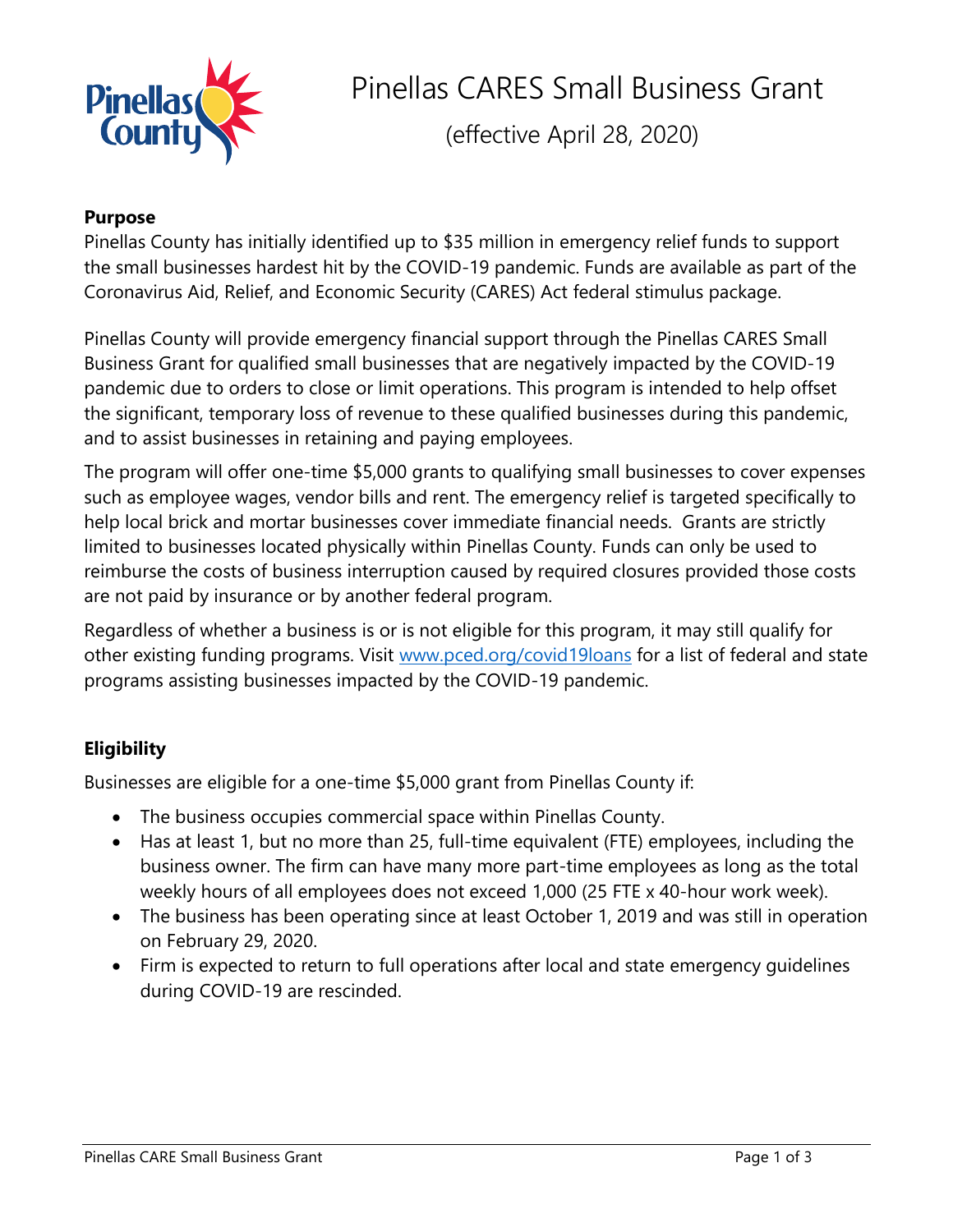

(effective April 28, 2020)

## **Eligible business types:**

- "Food Service Establishments" as defined in [Chapter 500, Florida Statutes](http://www.leg.state.fl.us/Statutes/index.cfm?App_mode=Display_Statute&Search_String=&URL=0500-0599/0500/Sections/0500.03.html), and "Public Food Service Establishments" as defined in [Chapter 509, Florida Statutes.](http://www.leg.state.fl.us/Statutes/index.cfm?App_mode=Display_Statute&Search_String=&URL=0500-0599/0509/Sections/0509.013.html)
- Bars, pubs and nightclubs as described in [Governor's Executive Order 20](https://www.flgov.com/wp-content/uploads/orders/2020/EO_20-68.pdf)-68.
- Short-term lodging establishments and vacation rental management companies that collect and remit Tourist Development Taxes.
- Non-essential businesses covered under Section 5 of the "State of Florida & Pinellas County 'Safer-at-[Home' Guidance" document](http://www.pinellascounty.org/emergency/covid19/FAQ-Stay-at-Home-Order.pdf).
- Places of public and private assembly covered under Section 2 of the  $\frac{m}{s}$  State of Florida & Pinellas County 'Safer-at-[Home' Guidance" document](http://www.pinellascounty.org/emergency/covid19/FAQ-Stay-at-Home-Order.pdf).

These business types were selected because they were either required to close due to the Governor's or Pinellas County Board of County Commissioners' (BCC)'s orders or were severely impacted by those orders, as in the case of food service and lodging establishments. While restaurants may remain open for carryout or delivery, the orders still resulted in a significant loss of employment and revenues. Many restaurants were not able to adapt or retain employees and closed entirely.

The lodging industry depends heavily on Pinellas County's beaches, museums and attractions – all of which were closed by the orders. Non-essential travel is also restricted by government orders. Hotel occupancy is typically around 90% at this time of year; recent occupancy levels have been as low as 17%.

The Pinellas CARES Small Business Grant is a companion to the grant programs that are currently offered by Pinellas County's municipal partners. Businesses that have already applied or received funding from municipal grant programs are still eligible for this program. Owners with more than one eligible business may submit an application for each legal entity.

We estimate that approximately 6,500 businesses in Pinellas County would qualify for this grant. There are sufficient funds for each of these firms to receive a \$5,000 grant.

# **Ineligible businesses**

 Firms with more than 25 full-time equivalent (FTE) employees. Pinellas County has limited funding. Small businesses tend to be in a more precarious financial condition. The County intends to preserve and promote small local businesses as evidenced by the BCC's implementation of the Small Business Enterprise (SBE) program.